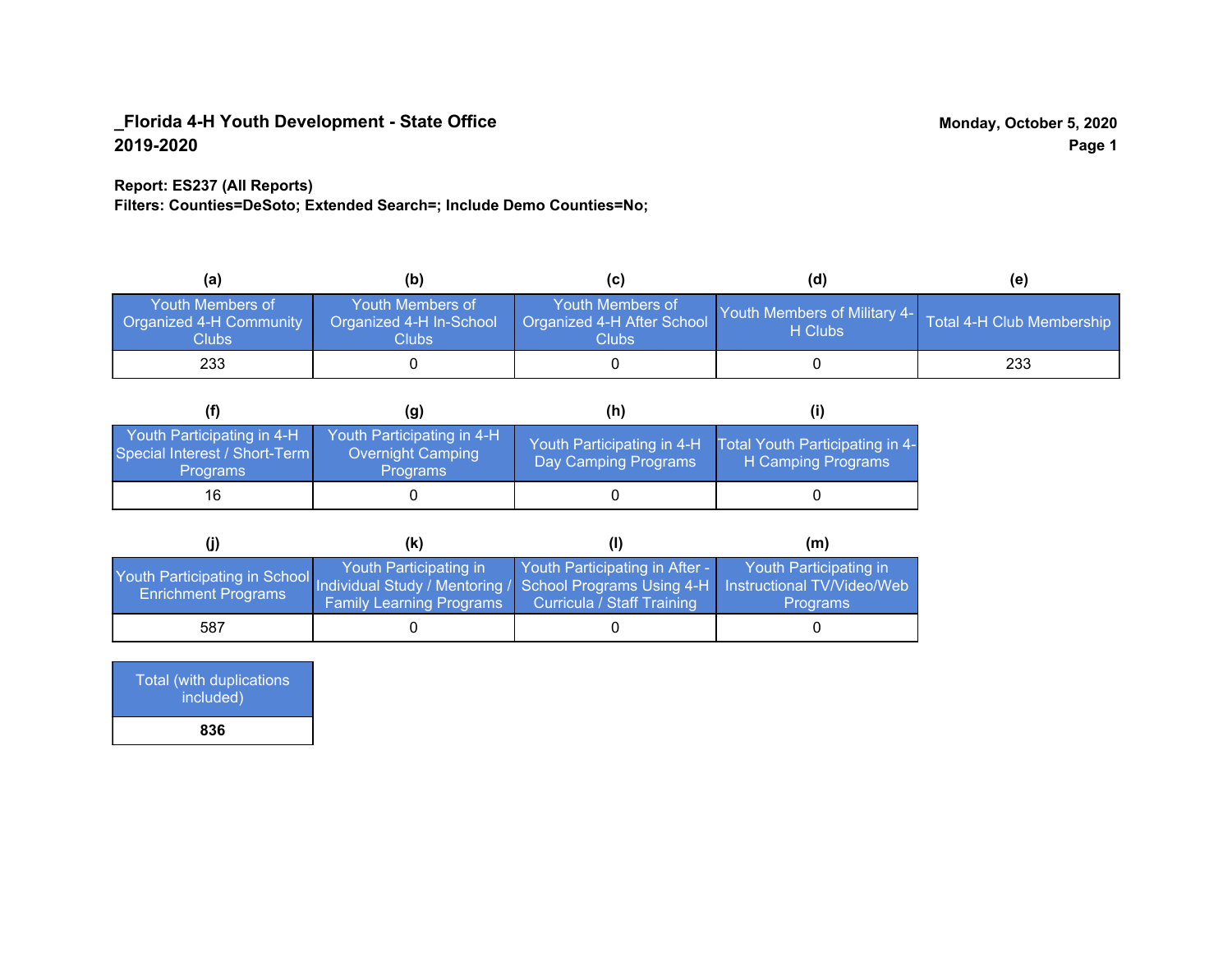**Report: ES237 (All Reports)**

**Filters: Counties=DeSoto; Extended Search=; Include Demo Counties=No;**

# **School Grade (duplications eliminated)**

| Kinde | 1st\ | 2nd' | вrо | 4th | 5th | 6th | 7th | 8th | 9th | 10th | $\sqrt{11}$ | 12th | Post HS Not in School Special | Total |
|-------|------|------|-----|-----|-----|-----|-----|-----|-----|------|-------------|------|-------------------------------|-------|
|       |      |      | 18  | 602 | 15  | 20  | 15  |     |     |      |             |      |                               | 740   |

# **Gender of 4-H Youth Participants (duplications eliminated)**

| Male | Female | Total |
|------|--------|-------|
| 343  | 397    | 740   |

# **Place of Residence of 4-H Youth Participants (duplications eliminated)**

| l Farm | Towns of under 10,000 and<br>rural non-farm | Towns and cities (10,000-<br>50,000), and their suburbs | Suburbs of cities of over<br>50,000 | Central cities of over 50,000 | Total |
|--------|---------------------------------------------|---------------------------------------------------------|-------------------------------------|-------------------------------|-------|
| 89     | 363                                         | 287                                                     |                                     |                               | 740   |

# **Total 4-H Youth Participants (duplications eliminated)**

**Total** 

**<sup>740</sup> Note: The four totals on this page should all match.**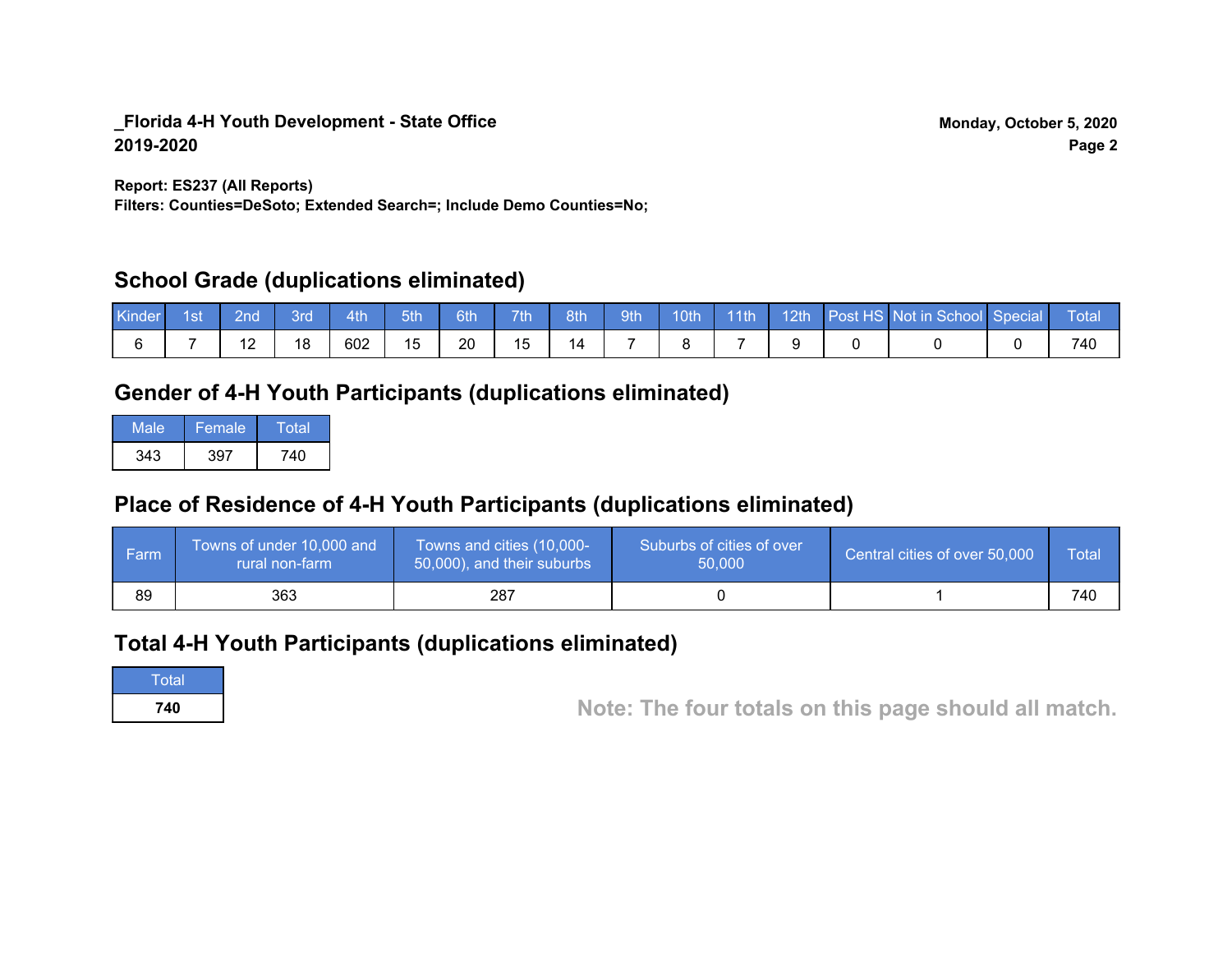**Report: ES237 (All Reports)**

**Filters: Counties=DeSoto; Extended Search=; Include Demo Counties=No;**

| <b>ETHNICITY</b>       | <b>TOTAL YOUTH</b> |
|------------------------|--------------------|
| Hispanic or Latino     | 392                |
| Not Hispanic or Latino | 348                |

Directions: Type in the appropriate numbers for your project. Ethnicity is separate from race. YOu should indicate an ethnicity category for each participant and all racial categories that apply to each participant (i.e. a participant of more than one race would be recorded in each applicable racial category). Ideally, your total participants should equal the total of numbers in your ethicity section. Totals of racial categories will be equal to or greater than your total participants if they all report racial information.

4-H Youth Participants: Any youth taking part in programs provided as a result of action by extension personnel (professional. Paraprofessional. And volunteer). This includes youth participation in programs conducted through 1862, 1890, and 1994 land-grant universities, EFNEP, urban gardening, and other programs that may not actually use the 4-H name and emblem with participants.

| <b>RACE</b>                               | <b>TOTAL YOUTH</b> |
|-------------------------------------------|--------------------|
| American Indian or Alaskan Native         | O                  |
| Asian                                     | 8                  |
| <b>Black or African American</b>          | 85                 |
| Native Hawaiian or other Pacific Islander | 0                  |
| White                                     | 615                |
| Youth Indicating More Than One Race       | 30                 |
| <b>Undetermined</b>                       | 2                  |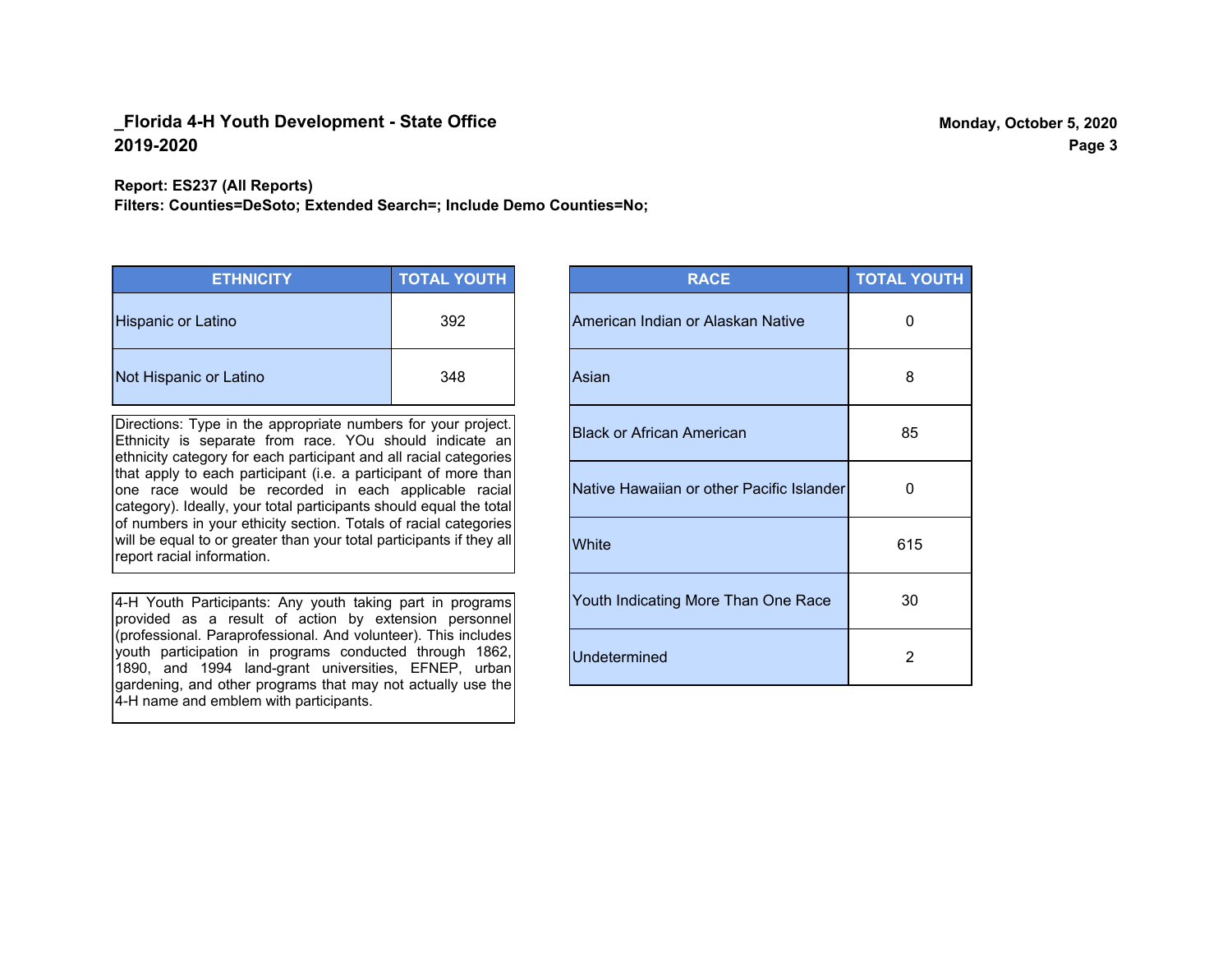**Report: ES237 (All Reports)**

**Filters: Counties=DeSoto; Extended Search=; Include Demo Counties=No;**

| Total Number of<br><b>Adult Volunteers</b> | <b>Total Number of</b><br><b>Youth Volunteers</b> | Total |
|--------------------------------------------|---------------------------------------------------|-------|
| 54                                         | 37                                                | 91    |

Adult Volunteer: Unpaid support for the 4-H program by an individual beyond high school age.

Youth Volunteer: Unpaid support for the 4-H program by a person who has not yet graduated from high school.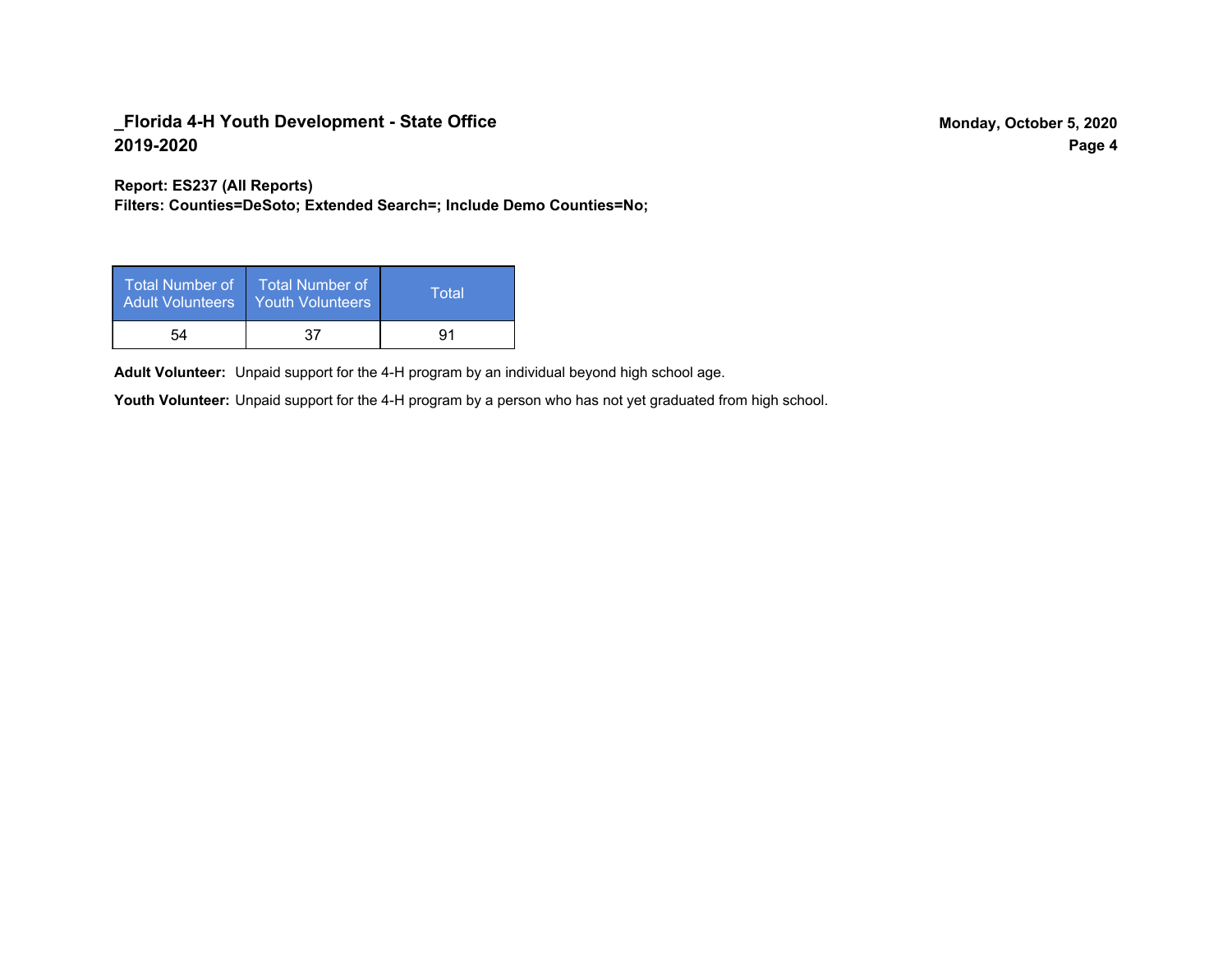353

## **Filters: Counties=DeSoto; Extended Search=; Include Demo Counties=No; Report: ES237 (All Reports)**

## **Ag in the Classroom**

| : Agriculture Awareness                   |     |
|-------------------------------------------|-----|
| School Enrichment - Agriculture Awareness | 351 |
| School Enrichment - Pizza Garden          |     |

#### **Animals**

| (4-H Cloverbuds- ANIMALS & PETS)-retired project | $\overline{2}$ |
|--------------------------------------------------|----------------|
| (CAGED BIRDS) Retired Project                    | 0              |
| (GOATS) Retired Project                          | 0              |
| (GOATS-Pygmy) Retired Project                    | 0              |
| (HORSE-Advanced Horsemanship) Retired Project    | 0              |
| (HORSE-Horsemanship Science) Retired Project     | 0              |
| (LLAMAS AND ALPACAS)-retired project             | 0              |
| (POCKET PETS) Retired Project                    | 0              |
| <b>ANIMAL SCIENCES</b>                           | 0              |
| <b>BEEF</b>                                      | 19             |
| <b>CATS</b>                                      | 0              |
| <b>DAIRY CATTLE</b>                              | $\overline{2}$ |
| <b>DOGS</b>                                      | 0              |
| GOATS (Dairy)                                    | 6              |
| GOATS (Meat)                                     | 3              |
| <b>HORSE</b>                                     | 10             |
| <b>HORSE</b> (Horseless Horse)                   | 1              |
| <b>PETS</b>                                      | 0              |
| <b>POULTRY</b>                                   | 12             |
| <b>RABBITS</b>                                   | 7              |
| <b>SHEEP</b>                                     | 0              |
| <b>SWINE</b>                                     | 28             |
|                                                  | 90             |

## **Biological Sciences**

| (4-H Cloverbuds-SCIENCE & TECHNOLOGY) Retired Project | $\Omega$ |
|-------------------------------------------------------|----------|
| (Marine/Aquatic-AQUARIUMS) Retired Project            | $\Omega$ |
| (Marine/Aquatic-WETLANDS) Retired Project             | $\Omega$ |
| (Sciences-WINGS) Retired Project                      | $\Omega$ |
| (Wildlife - Bats) Retired Project                     | $\Omega$ |
| (Wildlife - Butterflies- WINGS) Retired Project       | $\Omega$ |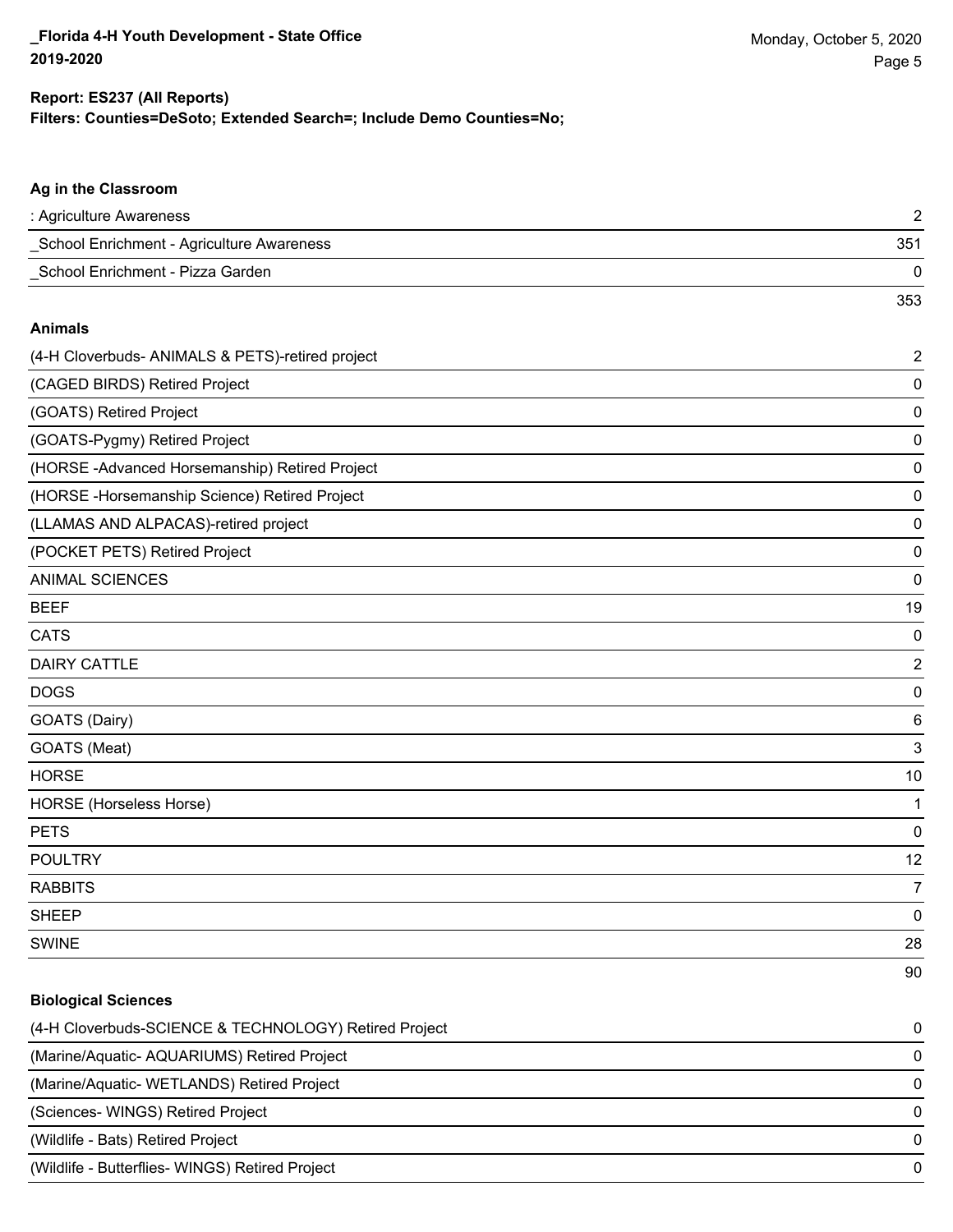### **Filters: Counties=DeSoto; Extended Search=; Include Demo Counties=No; Report: ES237 (All Reports)**

| (Wildlife- BLUEBIRDS) Retired Project                      | 0   |
|------------------------------------------------------------|-----|
| : ABCs of ENTOMOLOGY                                       | 0   |
| : Entomology-Apiary/Beekeeping                             | 0   |
| : Meat Sciences                                            | 0   |
| : Natural Sciences                                         | 0   |
| _School Enrichment - Embryology                            | 0   |
| School Enrichment- Natural Sciences                        | 0   |
| <b>INSECTS (ENTOMOLOGY)</b>                                | 0   |
| MARINE SCIENCE AND AQUATIC SCIENCES                        | 0   |
| <b>SCIENCE DISCOVERY</b>                                   | 5   |
| <b>VETERINARY SCIENCE</b>                                  | 0   |
|                                                            | 5   |
| <b>Civic Engagement</b>                                    |     |
| (4-H Cloverbuds- CITIZENSHIP)-retired project              | 0   |
| (Citizenship-INTERGENERATIONAL) Retired Project            | 0   |
| <b>CITIZENSHIP</b>                                         | 7   |
| CITIZENSHIP-COMMUNITY SERVICE                              | 1   |
| CULTURAL AND GLOBAL EDUCATION                              | 0   |
|                                                            | 8   |
| <b>Communications and Expressive Arts</b>                  |     |
| (4-H Cloverbuds- COMMUNICATIONS) Retired Project           | 0   |
| (4-H Cloverbuds- VISUAL-LEISURE ARTS) Retired Project      | 0   |
| (FILMMAKING) Retired Project                               | 0   |
| (LEISURE ARTS- Arts & Crafts) Retired Project              | 0   |
| (Leisure Arts- COLLECTIBLES) Retired Project               | 0   |
| (PHOTOGRAPHY) Retired Project                              | 0   |
| (PUBLIC SPEAKING) Retired Project                          | 0   |
| (VISUAL ARTS) Retired Project                              | 0   |
| _School Enrichment - 4-H Tropicana Public Speaking Program | 236 |
| COMMUNICATIONS AND PUBLIC SPEAKING                         | 0   |
| <b>EXPRESSIVE ARTS</b>                                     | 2   |
| <b>VISUAL ARTS</b>                                         | 0   |
|                                                            | 238 |
| <b>Community / Volunteer Service</b>                       |     |

(Citizenship-PUBLIC ADVENTURES) Retired Project 0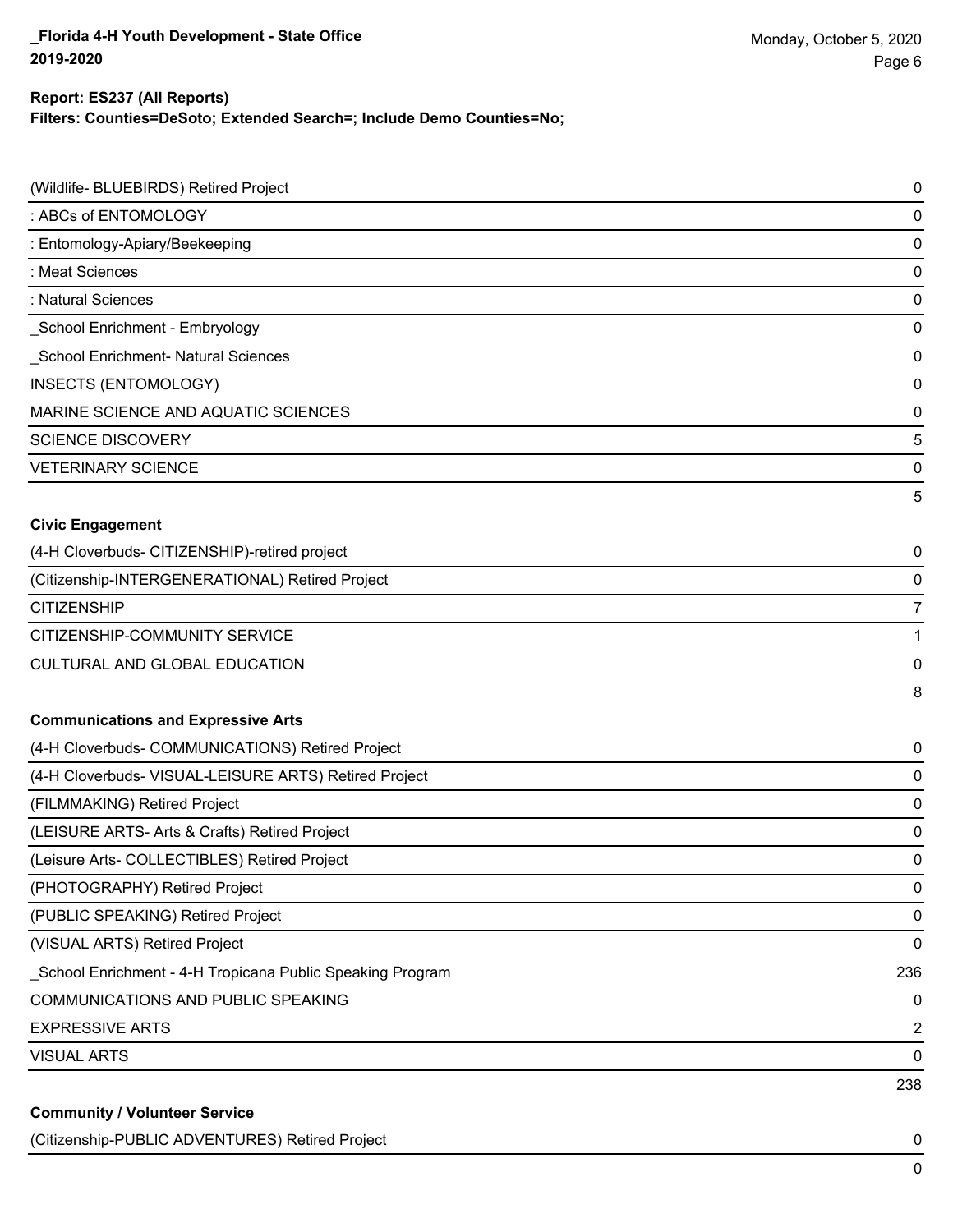**Consumer and Family Science**

### **Filters: Counties=DeSoto; Extended Search=; Include Demo Counties=No; Report: ES237 (All Reports)**

| (4-H Cloverbuds- CLOTHING) Retired project                   | 0  |
|--------------------------------------------------------------|----|
| (CHILD DEVELOPMENT Babysitting) Retired Project              | 0  |
| (Clothing - SELECTION) Retired Project                       | 0  |
| (Clothing - SEWING) Retired Project                          | 0  |
| (Clothing-Sewing- QUILTING) Retired Project                  | 0  |
| (CONSUMER EDUCATION AND SHOPPING) Retired Project            | 0  |
| (Human Development - Talking with TJ) Retired Project        | 0  |
| (HUMAN DEVELOPMENT) Retired Project                          | 0  |
| (Human Development-CHOICES) Retired Project                  | 0  |
| (Money Management -FINANCIAL CHAMPIONS) Retired Project      | 0  |
| : Consumer Choices Event                                     | 0  |
| 4-H CLOVERBUDS                                               | 36 |
| Animal Science- ALL ABOUT ANIMALS                            | 0  |
| Animal Sciences- LIVESTOCK JUDGING                           | 0  |
| Animals-PETS/SMALL ANIMALS                                   | 0  |
| CHILD DEVELOPMENT & CHILD CARE                               | 0  |
| Citizenship-SERVICE LEARNING                                 | 0  |
| <b>CLOTHING &amp; SEWING</b>                                 | 0  |
| <b>Exploring Farm Animals</b>                                | 0  |
| Hog-n-Ham Project                                            | 0  |
| Marine Science                                               | 0  |
| MONEY MANAGEMENT                                             | 1  |
| Performing Arts-DANCE/MOVEMENT                               | 0  |
| Pet Pals                                                     | 0  |
| Plant Pals, K-3 (5-8 yrs)                                    | 0  |
| test                                                         | 0  |
| Wildlife - Birds                                             | 0  |
|                                                              | 37 |
| <b>Environmental Education / Earth Sciences</b>              |    |
| (4-H Cloverbuds- ENVIRONMENT-Earth Sciences) Retired Project | 0  |
| : Recycling                                                  | 0  |
| : Water Education                                            | 0  |
| School Enrichment - Project Learning Tree                    | 0  |
| School Enrichment- Environmental Sciences                    | 0  |
| <b>EARTH SCIENCES</b>                                        | 0  |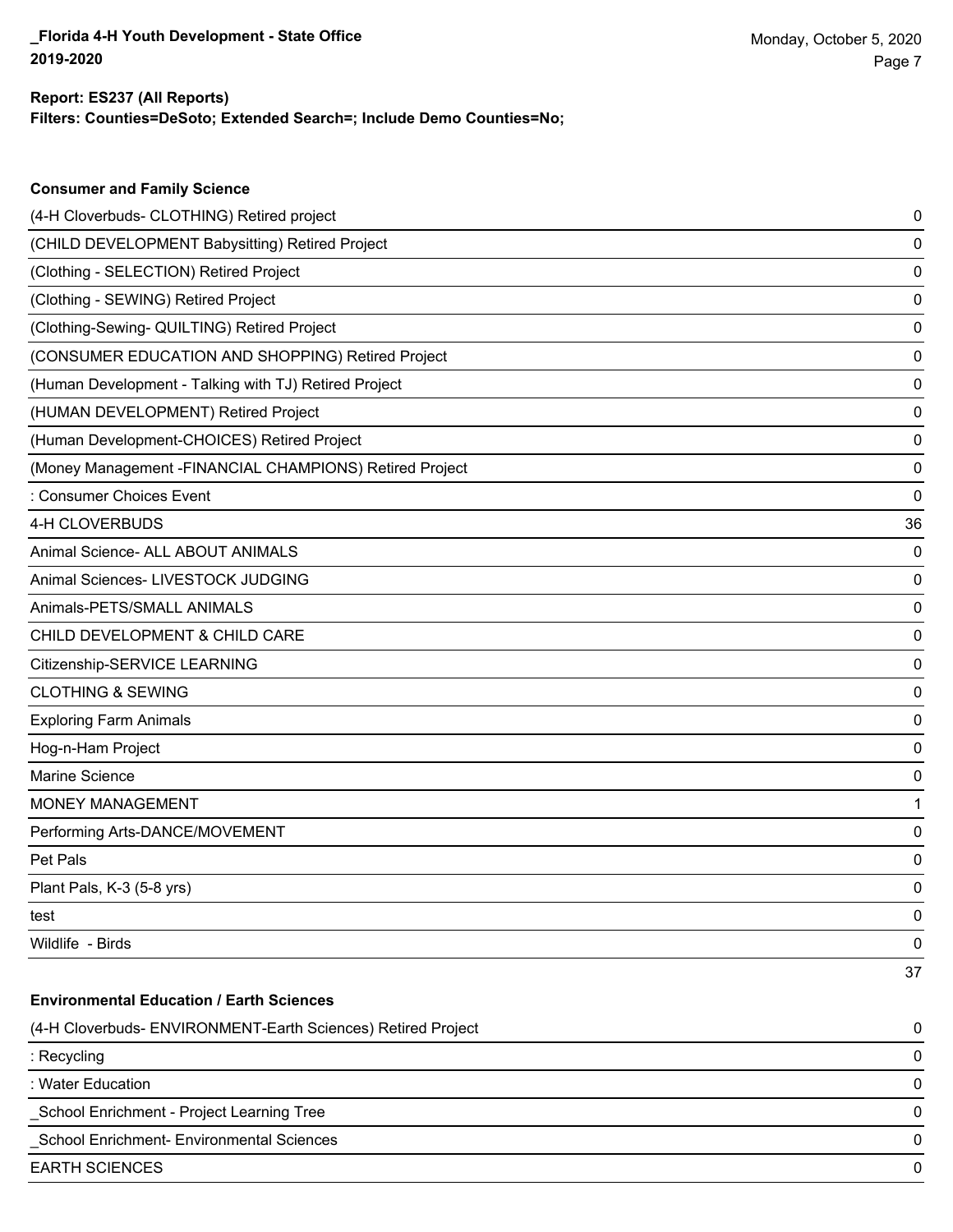| Report: ES237 (All Reports)<br>Filters: Counties=DeSoto; Extended Search=; Include Demo Counties=No; |  |
|------------------------------------------------------------------------------------------------------|--|
| ENERGY                                                                                               |  |

| <b>ENVIRONMENTAL SCIENCES</b>  | $\mathbf 0$ |
|--------------------------------|-------------|
| <b>FORESTRY</b>                | 0           |
| <b>OUTDOOR EDUCATION</b>       | 0           |
| SOIL AND WATER SCIENCES        | 0           |
| <b>SPORTFISHING</b>            | 0           |
| SS - SHOOTING SPORTS           | 0           |
| <b>SS-ARCHERY</b>              | 0           |
| SS-HUNTING 10y/o               | 0           |
| SS-MUZZLELOADING 12y/o         | $\mathbf 0$ |
| SS-RIFLE, AIR                  | 0           |
| SS- RIFLE, SMALL BORE          | $\mathbf 0$ |
| SS-SHOTGUN 10y/o               | 0           |
| <b>WILDLIFE &amp; HABITATS</b> | 0           |
|                                | $\mathbf 0$ |

### **Foods and Nutrition**

| (4-H Cloverbuds- FOODS & NUTRITION) Retired Project   | 0  |
|-------------------------------------------------------|----|
| (Food - SPORTS NUTRITION) Retired Project             | 0  |
| (FOOD AND FOOD PRESERVATION SCIENCES) Retired Project | 0  |
| (FOOD PREP AND COOKING) Retired Project               | 0  |
| (Food Prep- BREADS & BREADMAKING) Retired Project     | 0  |
| (Food Prep- DAIRY FOODS) Retired Project              | 0  |
| (Food Prep- MICROWAVE MAGIC) Retired Project          | 0  |
| (Food Science-FOOD PRESERVATION) Retired Project      | 0  |
| School Enrichment - Up for the Challenge              | 0  |
| School Enrichment - YUM                               | 0  |
| School Enrichment - YUMMEE                            | 0  |
| <b>School Enrichment-Nutrition</b>                    | 0  |
| <b>FOOD &amp; NUTRITION</b>                           | 13 |
|                                                       | 13 |

### **Health**

| (Health-HEALTH ROCKS) Retired Project       | 0        |
|---------------------------------------------|----------|
| (HEALTH: PHYSICAL ACTIVITY) Retired Project | 0        |
| : Healthy Living                            | $\Omega$ |
| PERSONAL WELL BEING                         | $\Omega$ |
|                                             | 0        |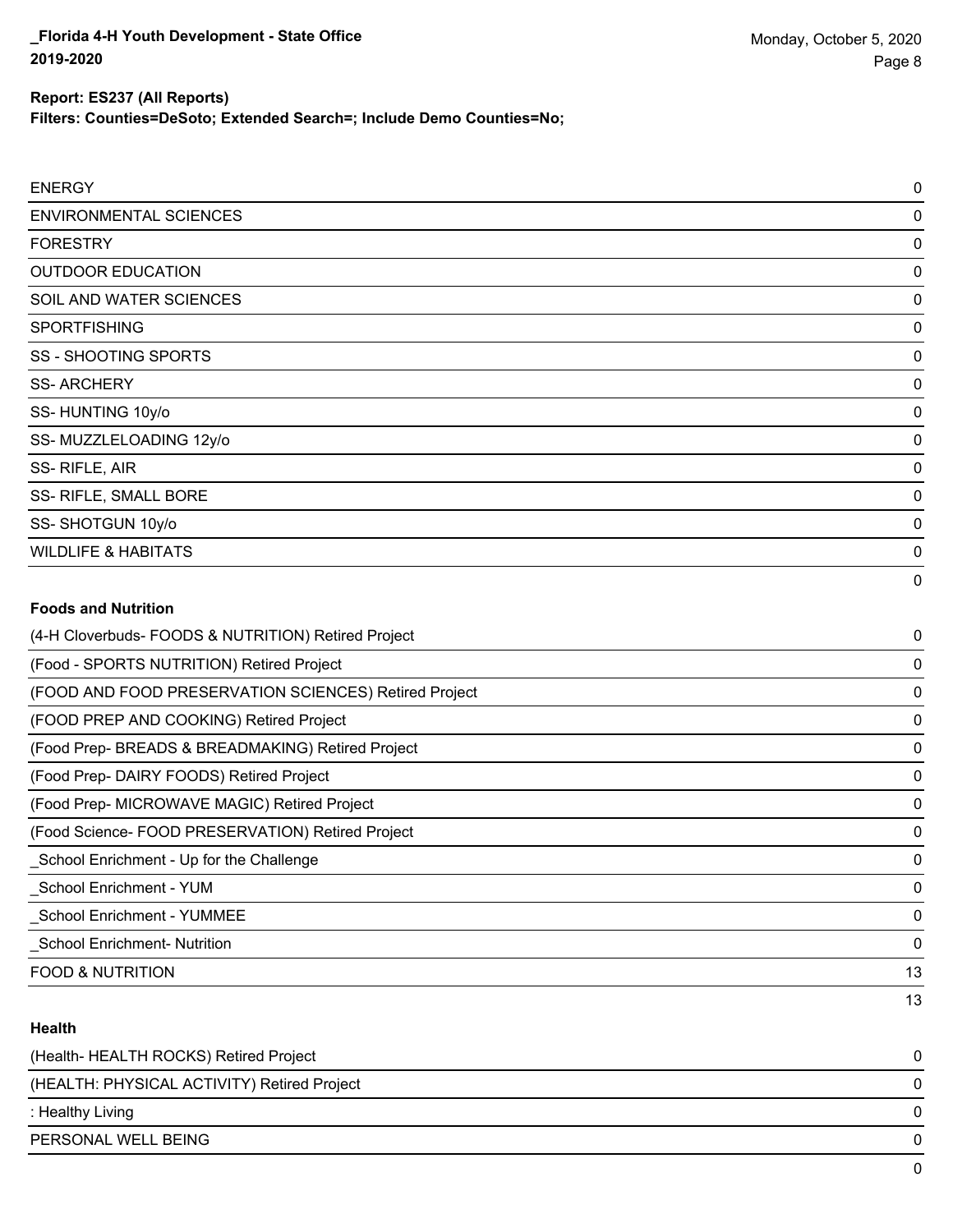## **Report: ES237 (All Reports)**

**Filters: Counties=DeSoto; Extended Search=; Include Demo Counties=No;**

| <b>Leadership and Personal Development</b>                 |                |
|------------------------------------------------------------|----------------|
| (4-H Cloverbuds- LEADERSHIP) Retired Project               | 0              |
| (4-H Cloverbuds_DISCOVERY Projects) Retired Project        | 0              |
| (Home Environment- CHANGING SPACES) Retired Project        | 0              |
| (Plant Sciences - Mowing for Money) Retired Project        | 0              |
| (Workforce Prep- CAREER DEVELOPMENT) Retired Project       | 0              |
| (Workforce Prep- ENTREPRENEURSHIP) Retired Project         | 0              |
| : Character Education                                      | 0              |
| : Personal Development                                     | 0              |
| <b>EXPLORING 4-H</b>                                       | 0              |
| <b>LEADERSHIP DEVELOPMENT</b>                              | $\overline{2}$ |
| <b>WORKPLACE PREPARATION</b>                               | 0              |
|                                                            | $\overline{2}$ |
| <b>Personal Safety</b>                                     |                |
| (Health and Safety- ATV SAFETY) Retired Project            | 0              |
| (Health- EMERGENCY PREPARDNESS) Retired Project            | 0              |
| <b>ATV SAFETY</b>                                          | 0              |
| <b>SAFETY</b>                                              | 0              |
|                                                            | 0              |
| <b>Physical Sciences</b>                                   |                |
| (ASTRONOMY) Retired Project                                | 0              |
| : Weather and Climate                                      | 0              |
| <b>AEROSPACE</b>                                           | 0              |
|                                                            | 0              |
| <b>Plant Science</b>                                       |                |
| (4-H Cloverbuds- PLANT SCIENCES-Gardening) Retired Project | 0              |
| (GROWING CITRUS) Retired Project                           | 0              |
| (Plant Sciences-GARDENING) Retired Project                 | 0              |
|                                                            |                |

(Plants -Gardening- FLOWERS) Retired Project 0

(Plants -Gardening- VEGETABLES) Retired Project 0

(Plants -Gardening-CONTAINER GARDENING) Retired Project 0

\_School Enrichment- Gardening and Plants 0

GARDENING AND PLANTS 24

GARDENING AND PLANTS: JR MASTER GARDENER 0